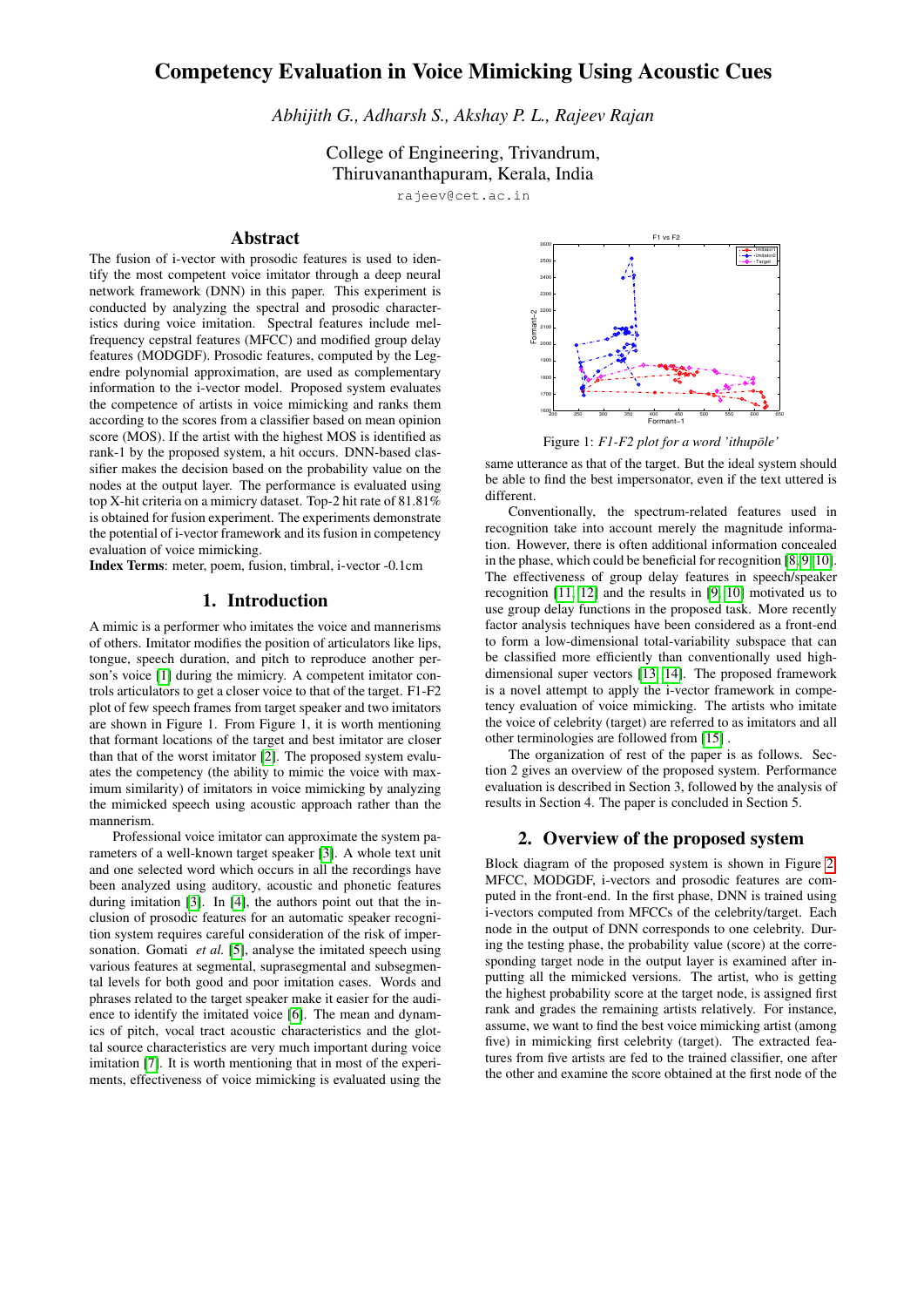<span id="page-1-0"></span>

Figure 2: *Block diagram of the the proposed system*

output layer. The artist, who gets the maximum value at the node, is taken as the best artist who mimicked the first celebrity. Experiment is extended to i-vectors computed from MODGDF, feature-level and score-level fusion of both, and finally the fusion of prosodic features with i-vectors, in successive phases.

### 2.1. Feature Extraction

### *2.1.1. MFCC*

MFCCs are employed in numerous perceptually motivated audio classification tasks due to the capacity to capture "global" spectral envelope properties. 20-dimensional MFCC are framewise computed using frame-length of 30 ms and frame-shift of 10 ms.

#### *2.1.2. Modified group delay functions (MODGDF)*

Earlier studies have already established the significance of short-term phase spectrum in speech and music processing ap-plications [\[11,](#page-4-10) [16,](#page-4-15) [17\]](#page-4-16). The group delay function  $\tau(e^{j\omega})$  for a discrete time signal  $x[n]$  is defined by:

$$
\tau(e^{j\omega}) = -\frac{d\{\arg(X(e^{j\omega}))\}}{d\omega}.
$$
 (1)

where  $\omega$  is the angular frequency,  $X(e^{j\omega})$  is the Fourier Transform (FT) of the signal  $x[n]$  and  $\arg(X(e^{j\omega}))$  is the phase function. The group delay function of minimum phase signals can be computed directly from the signal by [\[18\]](#page-4-17).

$$
\tau(e^{j\omega}) = \frac{X_R(e^{j\omega})Y_R(e^{j\omega}) + Y_I(e^{j\omega})X_I(e^{j\omega})}{|X(e^{j\omega})|^2} \tag{2}
$$

where the subscripts  $R$  and  $I$  denote the real and imaginary parts, respectively.  $Y(e^{j\omega})$  represents Fourier transform  $nx[n]$ .  $[X(e^{j\omega})]^2$  in the denominator, makes the group delay function noisy for non-minimum phase signals [\[19\]](#page-4-18). The denominator is replaced by its spectral envelope,  $S(e^{j\omega})$  to mask the spiky nature. Modified group delay function (MODGD)  $\tau_m(e^{j\omega})$  of a minimum phase signal  $x[n]$  is obtained as

$$
\tau_m(e^{j\omega}) = \left(\frac{\tau_c(e^{j\omega})}{|\tau_c(e^{j\omega})|}\right) \left(|\tau_c(e^{j\omega})|\right)^{\alpha},\tag{3}
$$

where,

$$
\tau_c(e^{j\omega}) = \frac{X_R(e^{j\omega})Y_R(e^{j\omega}) + Y_I(e^{j\omega})X_I(e^{j\omega})}{|S(e^{j\omega})|^{2\gamma}}.
$$
 (4)

 $\alpha$  and  $\gamma$  are introduced to control the dynamic range off MODGD. Group delay function and MODGD functions of a speech frame in Figure 3(a) are shown in Figure 3(b) and Figure 3(c), respectively. MODGD is converted to cepstral features (MODGDF) by decorrelating with DCT [\[20\]](#page-4-19).

## *2.1.3. I-Vectors*

The method of modelling the Gaussian mixture model (GMM) super vectors has achieved superior speaker recognition performance in recent works. In i-vector system [\[21\]](#page-4-20), the high dimensional GMM super vector space (generated from concatenating all the mean values of GMM ) is mapped to low dimensional space called total variability space. The target utterance GMM is adapted from a universal background model (UBM) using the eigenvoice adaption introduced in [\[22\]](#page-4-21). The target GMM super vector can be viewed as shifted from the UBM. Formally, a target GMM super vector M can be written as:

$$
M = m + Tw \tag{5}
$$

where  $m$  represents the UBM super vector,  $T$  is a low dimensional rectangular total variability (TV) matrix, and  $w$  is termed as i-vector. Using training data, the UBM and TV matrix is modeled by expectation maximization. In the E-step,  $w$ is considered as a latent variable with normal prior distribution  $N(0, I)$ . Eventually, the i-vectors will be estimated as the mean of posterior distribution of  $w$ , that is [\[21\]](#page-4-20),

$$
w(u) = (I + T^T \Sigma^1 . N(u) . T)^1 T^T \Sigma^1 S(u)
$$
 (6)

where for utterance u, the terms  $N(u)$  and  $S(u)$  represent zeroth and centralized first order Baum-Welch statistics respectively, and  $\Sigma$  is the covariance matrix of UBM. 10 dimensional i-vectors of MFCC  $(i_{MFCC})$  and MODGDF  $(i_{MODGDE})$  have been computed for each utterance for the proposed experiment.

#### *2.1.4. Prosodic Features (P)*

In the proposed work, pitch and energy features are extracted using Legendre polynomial basis. Continuous prosodic contour modelling based on Legendre polynomial expansions has been successfully used in the field of language identification [\[23\]](#page-4-22) and quantitative phonetics [\[24\]](#page-4-23). Pitch and energy contours computed with 10 ms intervals are broken into segments (syllablelike regions) and approximate each segment by Legendre polynomial expansions. An approximation of pitch and energy contour is performed for each segment by taking the  $M$  (5 for the current experiment) leading terms in a Legendre polynomial expansion. Each contour  $f(t)$  (where t represents time) is approximated by [\[25\]](#page-4-24)

$$
f(t) = \sum_{1=0}^{M} a_i P_i(t)
$$
 (7)

where  $P_i(t)$  is the  $i^{th}$  Legendre polynomial. We compute six coefficients  $(a_i)$  to represent pitch contour, six coefficients to represent energy contour and one term for the segment duration and thus making a 13-dimensional feature vector for each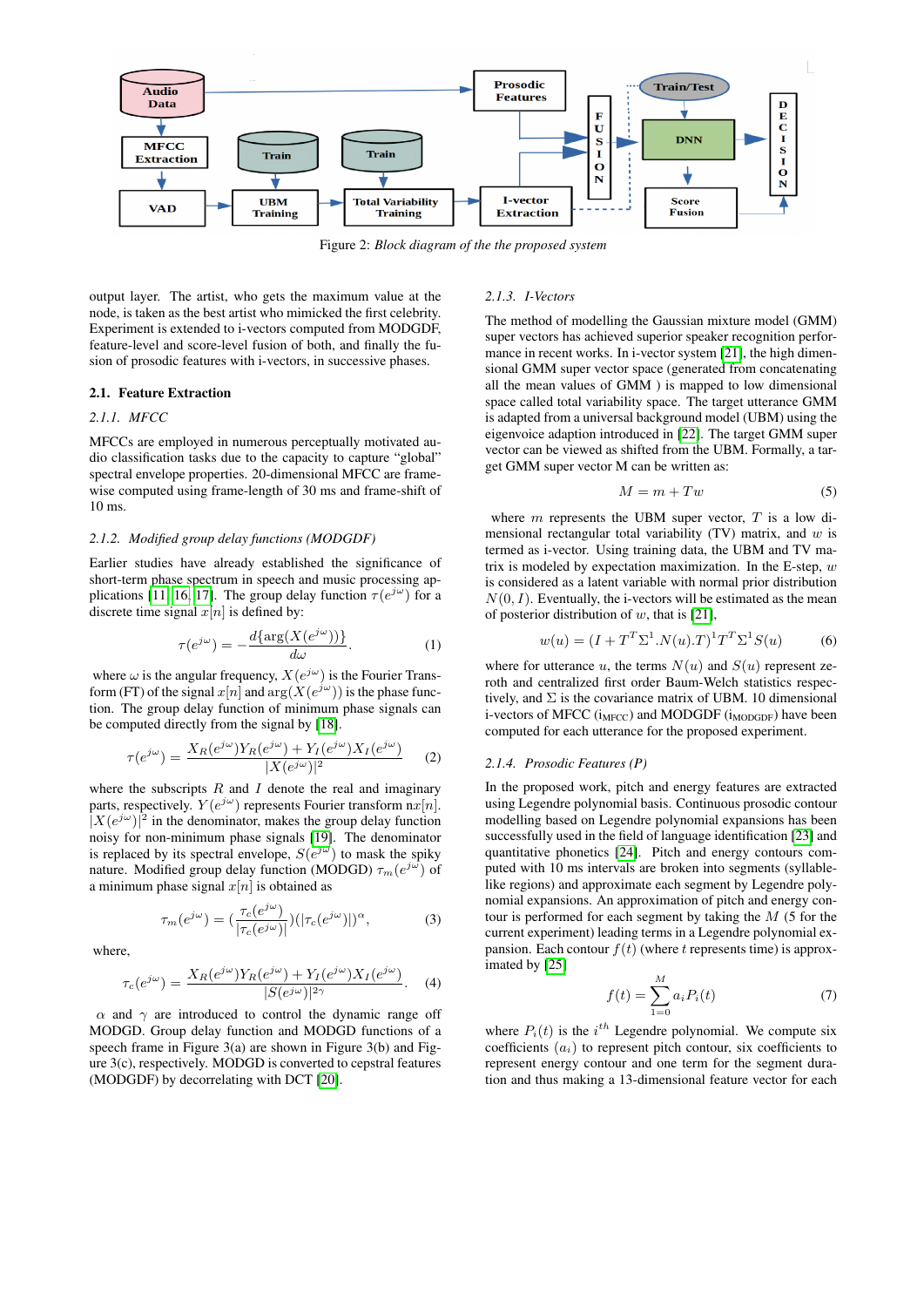

Figure 3: *(a) Frame of speech, (b) group delay function computed for (a), (b) Modified group delay function computed the frame in (a).*

segment. Average taken over all the segments is appended to the i-vector for the fusion scheme. A python framework Dis-Voice [\[26\]](#page-4-25) is employed to compute the prosodic feature set (P).

### 2.2. Deep neural network

Our DNN is based on 4 hidden layers with number of nodes 64, 64, 64, and 32 per layer. Stochastic gradient descent (SGD) algorithm is used for the optimization. Relu and softmax have been chosen as the activation function for hidden layer and output layer, respectively. Training is carried out using target data for 6000 epochs with batch size of 512 and learning rate of 0.01. 5% of data is used for validation.

### 3. Performance evaluation

Proposed system is evaluated on the dataset used in the study of Mary *et al.* [\[1\]](#page-4-0). 22 celebrities were tested against professional artists for during voice mimicking. Artists were given the flexibility to speak any text of their choice while mimicking the celebrities in the Malayalam Language. Celebrity speeches were collected from entertainment programmes and musical shows, whereas the mimicked versions were recorded in a studio environment [\[1\]](#page-4-0). Our study is focused on the textindependent part, attempting to study the role of voicing characteristics in mimicry. Artist-1 to Artist-5 are the assigned labels for imitators. It does not mean that the person with label, Artist-1 is same for all the mimicking versions. Some artists may not be able to imitate certain targets effectively. Since all the artists are not comfortable to imitate all the target voice, 26 artists have participated in the proposed experiment.

### 3.1. Perceptual Evaluation

A perception test is conducted using twenty listeners for identifying the best imitator who mimics the celebrity well. All the listeners are presented with utterances of the target (celebrity) voice and mimicking test utterance from the imitator (artist). Listeners are asked to grade the performance of each artist in mimicking the celebrities by choosing one among the five opinion grades varying from highly dissimilar to highly similar. These grades are later converted to a numerical score as highly dissimilar (1), dissimilar (2), somewhat similar (3), similar (4), highly similar (5). Mean opinion score for each mimicked utterance is computed by taking the average of the scores given by all the twenty listeners. The artist who gets the maximum score is identified as the best one in mimicking the celebrity well.

### 3.2. Experimental Setup

I-vectors are computed using 128 mixture GMM from MFCC and MODGDF using Alize tool-kit [\[27\]](#page-4-26). UBM-GMM model is trained using features computed from the auxiliary database comprising audio samples other than the celebrities in the corpus. TV matrix is also estimated during the successive phase using the training data from targets. The experiment is carried out in five phases, namely,  $i_{MFCC}$ ,  $i_{MDOGDF}$ ,  $i_{MFCC}$  + $i_{MODGDF}$  (feature fusion),  $i_{MFCC} \bullet i_{MODGDF}$  (score fusion), and finally  $i_{MFCC}$  $+i_{\text{MODGDF}}$  + P (feature fusion). The final score  $S_f$ , in the score fusion is obtained by,

$$
S_f = \beta S_{mf} + (1 - \beta) S_{mdf} \tag{8}
$$

where  $S_{mf}$ ,  $S_{mdf}$ ,  $\beta$  represent i<sub>MFCC</sub> score, i<sub>MODGDF</sub> score and weighting constant, respectively.  $\beta = 0.7$  is empirically chosen in our experiment.

Based on the probability score, computed from DNN, the system ranks artists from the best mimic to worst (Rank 1 to Rank 5). If the artist who is ranked first by the proposed system, matches with the outcome of MOS, a hit occurs and assumes that the system correctly identified the best mimicking speaker. The performance is evaluated using the top-X hit rate criteria on five artists who imitate 22 celebrities. The top-X hit rate reports the proportion of queries for which  $r_i \leq X$ , where  $r_i$ denotes the rank of an imitator given by the proposed system [\[28\]](#page-4-27). One point is scored for a hit in the top X outcome and zero is scored otherwise. For instance, if the proposed system rates the best imitator (as per MOS test) with rank-2, it is counted in the results of the top-2 hit rate.

# 4. Results and Analysis

The impersonator changes the shape of his vocal tract to adjust the frequency and bandwidth of the spectral peaks and dip while imitating a voice [\[7\]](#page-4-6). In addition to the correlation between the formant frequencies of target and imitator, it is apparent that there is a strong tendency of the imitator to adjust pitch trajectory during imitation. Prosodic features, computed from the segmented intonational phrases, are employed in evaluating the quality of mimicked speech in [\[1\]](#page-4-0). It is seen that scores are very close with a slight mileage for the best performing artist. A possible cause for this is the non-discriminatory nature of the selected features. However, both spectral and prosodic features play a crucial role in performance evaluation during voice mimicking, which motivated us to apply fusion scheme in our experiment.

Mean opinion score and scores obtained for the fusion system  $i_{MFCC}$  + $i_{MODGDF}$  + P for entire targets are shown in Figure 4(a) and Figure 4(b), respectively. One can easily identify MOS obtained for each artist in mimicking one celebrity during the perception test from the Figure  $4(a)$ . By comparing Figure  $4(a)$ and 4(b), the number of hit with high MOS can be identified. It is noticed that out of 22 cases, 11 are identified correctly. The efficacy of i-vector and its fusion is illustrated in Figure 5, with scores of various schemes and MOS for a celebrity. It can be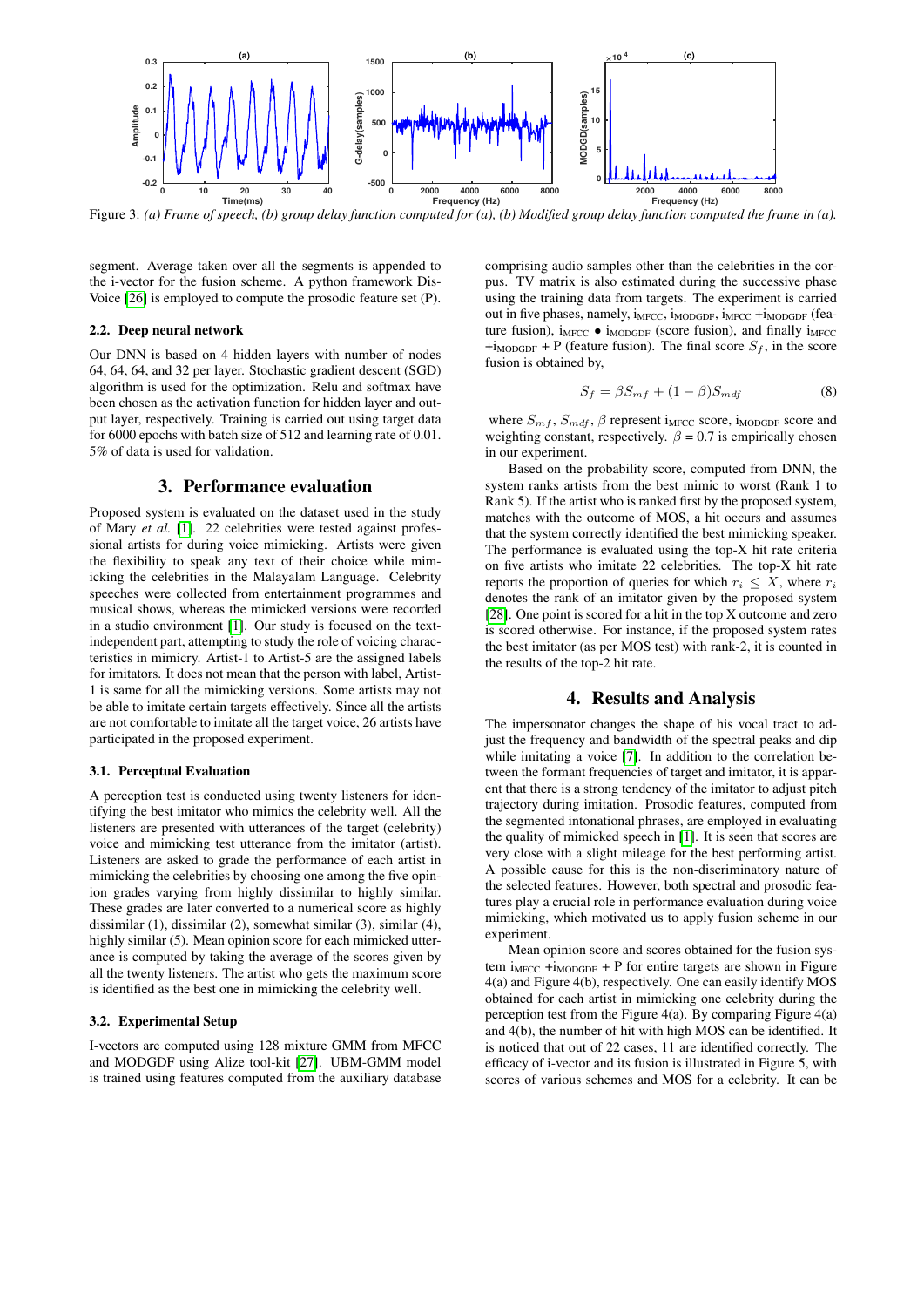

Figure 4: *(a) MOS obtained for all artists in mimicking 22 celebrities (b) Scores obtained for iMFCC + iMODGDF + P (Feat Fusion) for all artists in mimicking 22 celebrities.*

seen that the feature fusion of i-vectors and prosody provides





Figure 5: *Scores (Scaled) with MOS for a Celebrity.*

Overall results are tabulated in Table [1.](#page-3-0) The identification accuracy with the Rank-1 margin for the i<sub>MFCC</sub> and i<sub>MODGDF</sub> are 40.90% and 31.81%, respectively. The top-2 hit rate improved to  $68.18\%$  and  $63.63\%$ , for i<sub>MFCC</sub>, i<sub>MODGDF</sub> respectively. By examining the scores of the entire experiment, we could find that there are test cases where  $i_{MFCC}$  detects best artist correctly when i<sub>MODGDF</sub> fails and vice-versa. The feature level resulted in an improvement with top-1 hit rate with accuracy of 45.45%. Even though there is no improvement for score level fusion in top-1 as compared to  $i_{MFCC}$ , top-2 rate increased. During the prosodic fusion, the performance of  $i_{MFCC} + i_{MODGDF} + P$  improved significantly with top-2 hit rate of 81.81%. It is reasonable to say that the prosodic features acted as complementary information in decision making.

It is well established that higher-order formants are important in discriminating between speakers [\[29\]](#page-4-28). The ability of the group delay features to emphasize higher-order formants is investigated earlier. Modified group delay functions computed for one frame of the consonant '[p] 'for both target and best imitator is shown in Figure [6.](#page-3-1) The peaks in the MODGD plot corresponds to formant locations. It can be seen that formant loca-

<span id="page-3-1"></span>

<span id="page-3-0"></span>Figure 6: *Modified group delay functions computed for one frame in [p] for both target and imitator*

| Top-X rate                                                                                                                              |                                           |                                           |
|-----------------------------------------------------------------------------------------------------------------------------------------|-------------------------------------------|-------------------------------------------|
| <b>Method</b>                                                                                                                           | $X=1$                                     | $X=2$                                     |
| <b>IMFCC</b><br><b>IMODGDF</b><br>$iMECC + iMODGDF$<br>$i_{MFCC}$ $\bullet$ $i_{MODGDF}$<br>$i_{MFCC}$ + $i_{MODGDF}$ + P (Feat Fusion) | 40.90<br>31.81<br>45.45<br>40.90<br>50.00 | 68.18<br>63.63<br>72.72<br>72.72<br>81.81 |



Figure 7: *t-SNE plots for the output vectors of the hidden layer for seven targets (different colours).*

tions are more or less the same for target and best imitator. Figure 7 visualizes the individual output vectors produced by the snippets from 7 celebrities for the hidden layer of the network using t-SNE [\[30\]](#page-4-29). The plot corresponds to  $i_{MFCC}$  + $i_{MODGDF}$ + P. Note that there is good clustering of target identities (as represented with colour) and a general separation of targets for ivector-prosody feature space.

## 5. Conclusion

The competency evaluation in voice mimicking is analyzed using i-vector framework and its fusion with prosodic features in the proposed work. i-vectors are computed from MFCC and MODGDF. Prosodic features are computed from the Legendre polynomial base. The experiment is carried out with various fusion scheme. DNN classifier is trained using a feature set computed from the target voices of 22 celebrities and tested with mimicry voices of professional mimicry artists. The system gives a top-2 hit rate of 81.81% for the fusion approach. Experimental results demonstrate that the i-vectors computed from Fourier transform magnitude and phase, with prosodic fusion have merit in evaluating the performance of voice imitators and related applications.